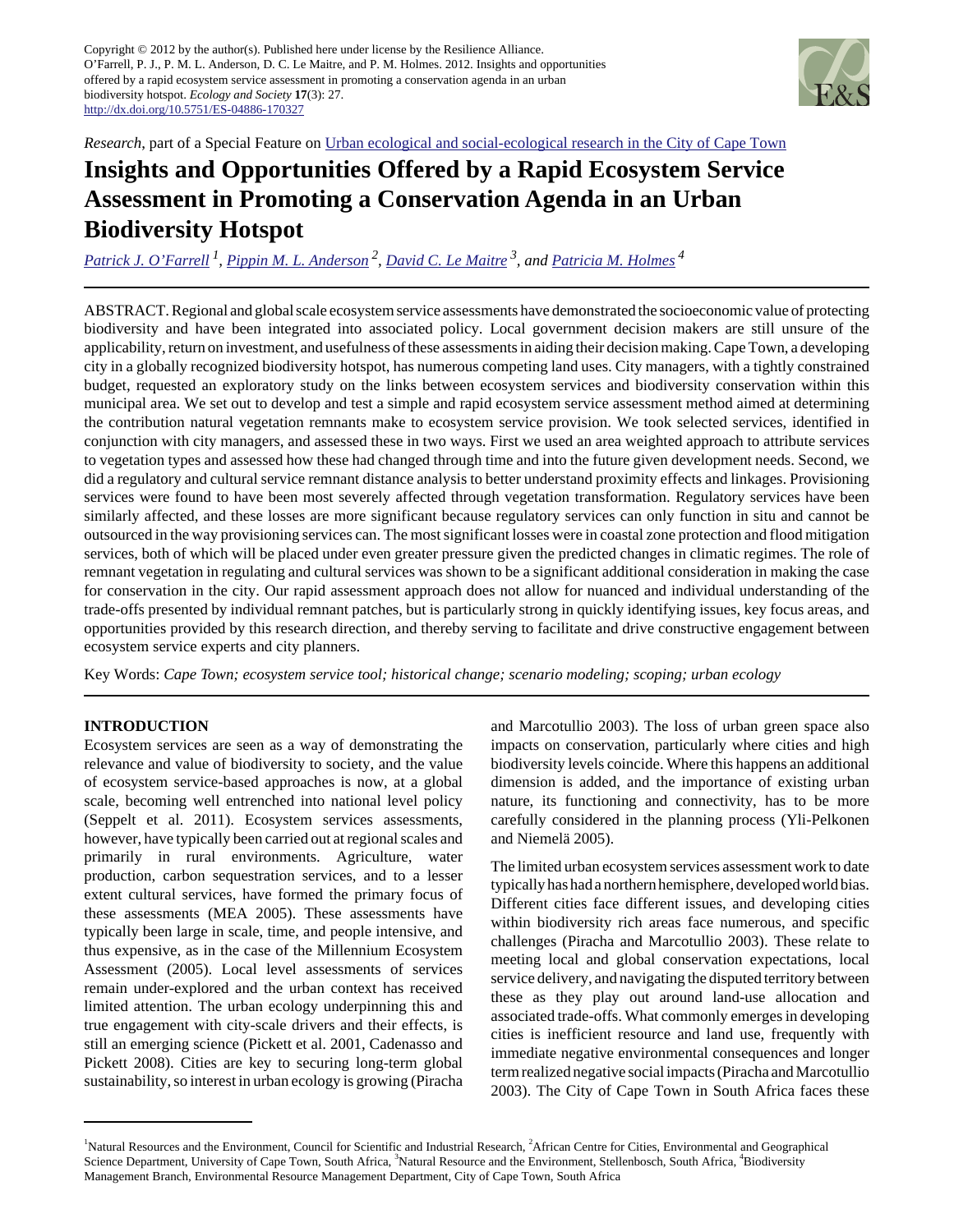types of difficulties, in particular motivating for biodiversity conservation at sites being promoted for development (Holmes et al. 2008). Although ecosystem services have been valued at the city scale (See De Wit et al. 2009), no spatial assessment of these services has been undertaken so clear links between the ecosystem services and the spatial representation of functioning ecosystems or natural vegetation remnants are lacking.

Cadenasso and Pickett (2008) call for ecologists to get involved in city planning with some urgency. There is a pressing need for readily available information and spatial assessment tools for city planners and managers to use to guide, or at least inform, decision making around ecosystem service and biodiversity issues. Cities are typically complex decision making environments (Piracha and Marcotullio 2003) that require novel approaches to inform decision making forums. This paper introduces and applies a rapid assessment tool as a way of conceptualizing or scoping the spatial arrangement of, and temporal engagement with, ecosystem services in Cape Town. We use existing data, informed by the particular circumstances of Cape Town, and under the directive of the city's Biodiversity Management Branch, to determine the value of the approach. We used vegetation type and cover to characterize the ecosystem generating resources, both historically and currently, and then assessed how future land use change might affect services. In addition we examined remnant distance relationships for certain services. Both the findings and the value of the tool itself are considered.

# **STUDY AREA**

The City of Cape Town is located on the southwestern tip of southern Africa and is situated in the Cape Floristic Region, a globally recognized biodiversity hotspot (Mittermeier et al. 2005) and conservation priority (Underwood et al. 2009). The city occupies about 2460 km², has a population of 3.7 million people, and includes 19 national terrestrial vegetation types, containing an estimated 3250 plant species, of which 190 are endemic (Rebelo et al. 2011, Holmes et al. 2012). The city has varied topography, with mountain ranges in the southwest (Table mountain range) and east (Hottentots Holland and Kogelberg ranges), a low lying central region referred to as the Cape Flats where urbanization is focused, coastal areas on the south and western edges, and agricultural areas in the northeast (Rebelo et al. 2011). The urban spatial arrangement is typical of postapartheid cities in South Africa with racially defined spatial planning (Swilling 2010) still evident and aligned with significant wealth disparities. Transforming informal settlements into formal housing is one of the key development challenges (Swilling 2006, 2010, Holmes et al. 2008).

# **METHODS**

# **Identifying ecosystem services**

The ecosystem service assessment team worked with the Biodiversity Management Branch of the City of Cape Town to identify the ecosystem services used in this investigation. City managers identified coastal security, water related issues, human well-being, and tourism as broad areas of concern. The managers and the project assessment team worked together to assemble available spatial data relating to ecosystem services, and looked for the potential linkages between the data and the services or issues of interest. The resources available for the analysis and assessment on this project amounted to a total of a one person week (senior scientist level).

A simple assessment method was applied to relate ecosystem service values to vegetation types, distances, and land uses. The approach was two-pronged. First we assessed a suite of provisioning and regulatory services in relation to land cover change within the City of Cape Town by contrasting three different land transformation scenarios: completely natural (no transformation), current land use (current levels of transformation), and future possible land use (projected transformation) with four ecosystem services themes, namely agricultural provision, water run-off regulation, groundwater, and coastal zone protection. Under each of these themes one or more ecosystem service indicators or surrogates were examined. This was done to provide an indication of the current state of specific ecosystem services within the city in contrast to the potential maximum level, as well as to highlight how future scenarios of land cover change could be assessed and why this is important. We drew on the approach proposed by Deal and Pallathucheril (2009) who suggest the characterization of the resource and associated services in ways that facilitate modeling the future impacts of land use change on service delivery. Non-natural remnants, although recognized as providing a suite of ecosystem services which may complement or augment those from natural remnants, were combined with formal housing in this analysis. This potentially undervalues the ecosystem service contributions from these land types and is a recognized limitation of the study.

Second, because much of the available data related to specific point localities, for example, where natural areas were in relation to potential users or beneficiaries and was not suitable for use in the land cover assessment, we developed an approach to incorporate these data. We demonstrate this by assessing a further suite of services, cultural and regulatory, in relation to their proximity to, and association with remaining natural vegetation remnants. Here we examined tourism sites, cultural sites, schools, and cultivated land associations with natural vegetation remnants.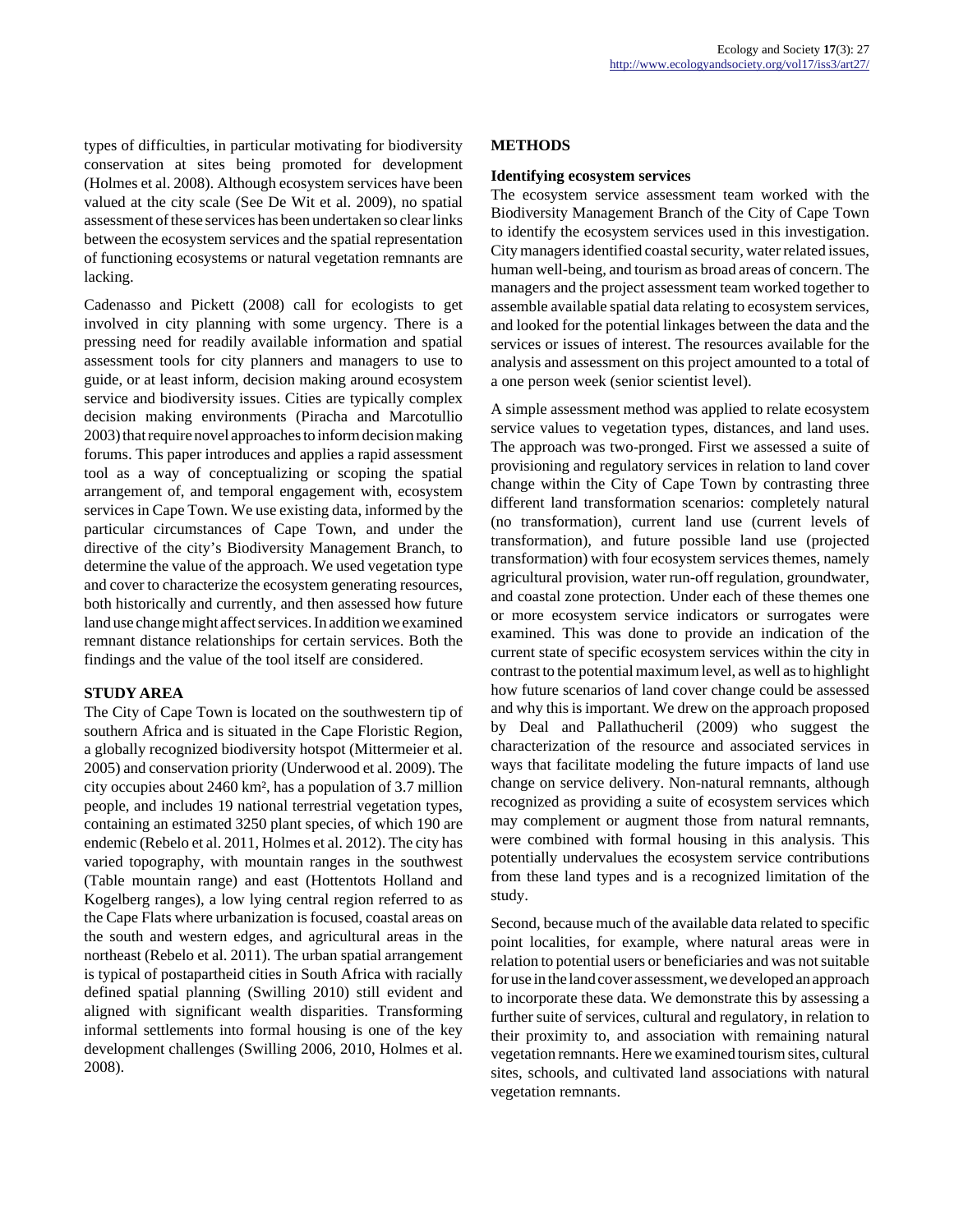## **Ecosystem service assessment associated with land cover change**

#### *Land cover mapping: potential, actual, and future*

Potential vegetation of the city was mapped using the South African National Vegetation map (Mucina and Rutherford 2006) combined with finer scale city vegetation subtype mapping (A. Stipinovich and P. Holmes, *unpublished report*). This layer was used as a representation of land-cover precolonial settlement, when ecological states and associated services were assumed to be at their highest potential level.

We combined this indigenous remnant vegetation layer with the National Land-Cover 2000 (Van den Berg et al. 2008) to generate what we have called an actual land use or land cover layer for the city (Fig. 1). There were some discrepancies in these layers between what was natural and what was not. This related mainly to very small fragments that the National Land-Cover identified as natural remnants, and these were labeled as 'unknown'. The actual land-cover layer was then combined with each of the ecosystem service layers (listed below) to assign land-use-class status to service areas and service-level weights across land use classes. No ground truthing was performed in this study because the original National Land-Cover 2000 had been ground validated by Van den Berg et al. (2008).

We generated an additional hypothetical land-cover layer, based on a single future scenario, both to demonstrate the potential value of an approach that introduces spatially defined future scenarios, and to determine likely changes in ecosystem service levels in the future (Fig. 1). Here we reclassified all natural vegetation remnants in the actual land cover that were not in protected areas or formally managed areas as urban or built-up (formal housing).

#### *Measuring change in services*

Although there are a variety of ways to map ecosystem services and examine changes in these over time, our emphasis on developing a simple and rapid assessment approach led us to focus on vegetation types. This is supported by Pickett and Cadenasso's (2008) argument that the functioning ecology of a city is hinged primarily on the presence of plants and plant communities. Yapp et al. (2010) also used a structural vegetation classification in assessing ecosystem services in Australia.

For each service we identified appropriate datasets that enabled us to quantify services. We used an area weighted approach or proportional representation, to assign service values to the vegetation types in our potential vegetation map. This allowed us to determine how service levels had changed over time according to the change in area of the vegetation type associated with actual and future land cover maps. Although we made every attempt to use data with an appropriate resolution, including the city natural vegetation

**Fig. 1**. Past, potential vegetation cover (a); present, current land-cover (b); and potential future land cover, if all natural remnants, not formally protected, were converted to formal housing (c) for the City of Cape Town.

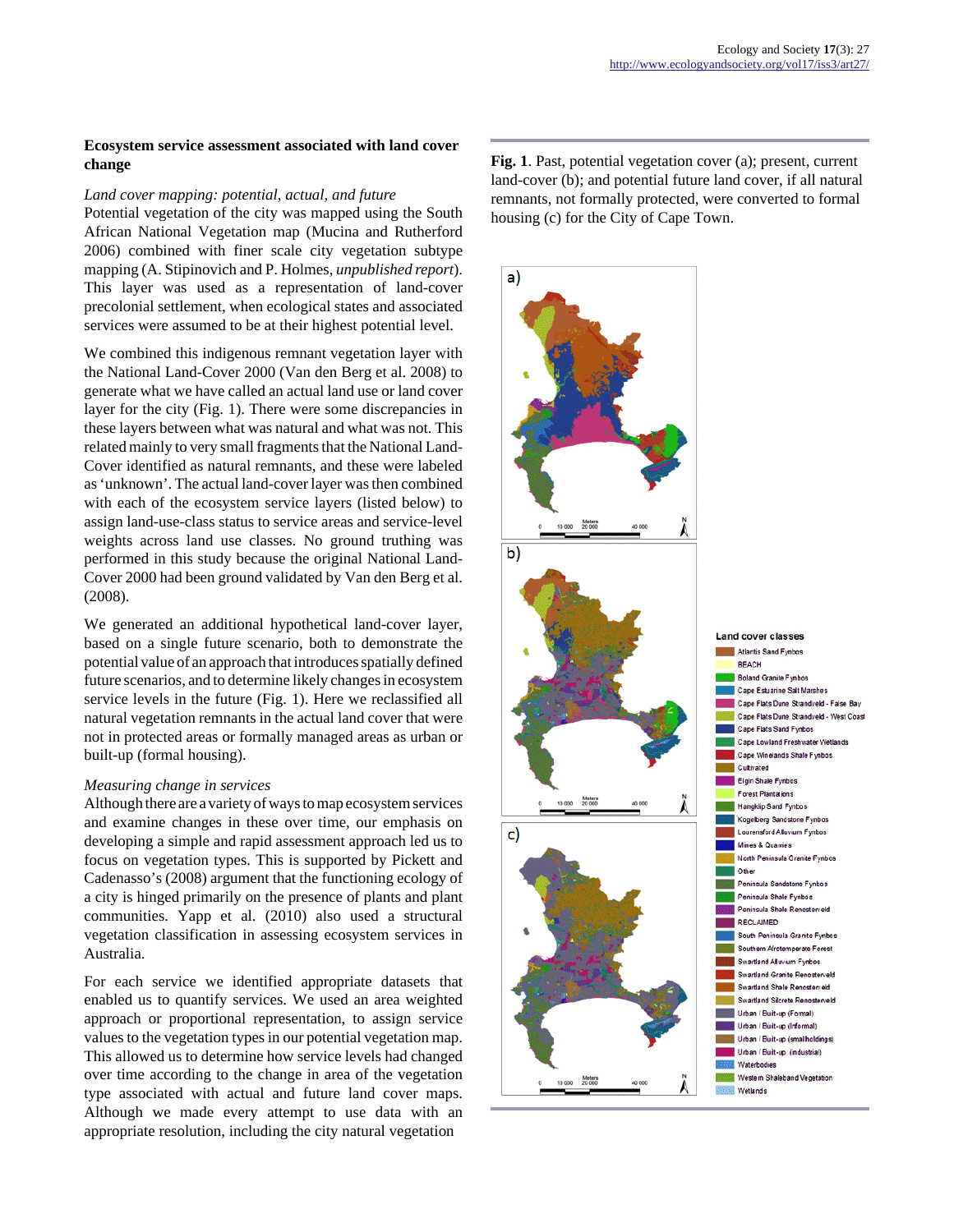remnants layer that was ground truthed for habitat condition, some datasets developed at the national scale had to be utilized, and may only be considered to provide a broad (generalized) overview when used at this scale, a further limitation of our selected approach.

## *Agricultural provisioning services*

Although provisioning services were excluded from the initial discussions, we have included two of these services in our analysis, to demonstrate historical changes. Furthermore, these services may become increasingly important under conditions of climate change, in which food security may become a more localized concern.

Land capability: We used the Land Capability data set (Agricultural Research Council 2002) as an index of agricultural potential within the city. This data set divides the national land surface into eight classes, ranging from  $1 = \text{very}$ high potential, to  $8 =$  very low potential.

Grazing potential: The relative value of the land for livestock production was estimated by calculating the grazing potential of each vegetation type. This potential was derived from Scholes' (1998) national estimates of sustainable mean domestic livestock production. As Scholes (1998) provided categorical ranges of values we used the midpoint value of each class in assigning these values.

# *Water run-off regulation*

Soil retention: Natural vegetation is important for stabilizing wind and water erosion prone soils (Gordon et al. 2008). Some forms of land cover also provide a measure of this service such as formal medium-density urban areas, however other land cover classes do not provide this services as effectively, for example, cultivated land when poorly managed (Van Noordwijk et al. 2004). We used the soil erodibility factor defined and mapped by Schulze and Horan (2007). They assigned each soil type (bare soils) within South Africa with an erodibility factor (K), ranging from 0.1 (soils with a low erodibility) to 0.7 (soils with a high erodibility). We developed a soil erodibility data layer for all vegetation types within the city.

Critical infiltration zone mapping: Infiltration is a critical factor in rain water capture by the soil and a key factor in reducing overland run-off and flood peaks as well as recharging catchment water storage and sustaining river flows in the dry season (Gordon et al. 2008). There are synergies between this service and the flood mitigation service. We developed a critical infiltration zone data layer using a national rainfall coverage (Schulze 2007) and selecting areas of high and most intense rainfall (800 mm and above) as priority areas for ensuring maximum possible infiltration. All vegetation types that fell within these areas were assumed to have the same weighting.

Flood mitigation zone mapping: We developed a flood mitigation zone layer for the city using a number of different spatial datasets. We took the national 1:500,000 rivers (large river systems) of the country and the 1:500,000 wetlands (see Nel et al. 2011), and selected those that fell within the city boundary. We created a 50 m buffer for these rivers. A 1:50,000 rivers dataset (smaller river systems) for the city was buffered by 32 m (DLA-CDSM 2007). The two river layers were merged with the flood prone areas data layer provided by the city, also buffered with a 50 m buffer, to create a single layer, which we call 'the flood mitigation zone.' This is an area that should remain undeveloped so as to allow for flood water spreading, infiltration, and calming. This area also is important for its potential to act as a buffer for improving the quality of water run-off from nonpoint sources of pollution.

# *Coastal zone protection*

Natural vegetation and dune systems, particularly the foredune, play key roles in buffering the coastline against the impacts of periodic storms (Barbier et al. 2011). We developed a coastal zone protection layer based on the Integrated Coastal Management Act (Republic of South Africa 2008) recommendation of a 1000 m "no development zone" along coastlines, by buffering the city's coastline. We then calculated the areas for all land use classes for each of the three layers to obtain the predevelopment total area by vegetation type in this zone and the degree to which this has changed.

## *Groundwater recharge, yield, and quality*

Groundwater recharge: Groundwater recharge is critical for sustained river flows in the dry season, for certain vegetation communities, and potential or actual human use for a range of purposes (Colvin et al. 2007, Scanlon et al. 2007). We used the national groundwater recharge data layer from a groundwater resource assessment (DWAF 2005).

Groundwater yield: We used city scale groundwater borehole yield data in liters per second as service values (City of Cape Town 2002). The borehole yield is a direct measure of the potential for groundwater abstraction and use.

Groundwater quality: We used the groundwater conductivity values (mS/m) to define classes (City of Cape Town 2002). Water quality determines the amount and cost of treatment required to purify it for human use so high quality water is of great value.

## *Integrated service analysis*

To determine the level of service delivery generated by each vegetation type, and current and future land use or status, an expert group consisting of five senior scientists, all experts in fields associated with the selected services, scored cards of land use types in association with ecosystem services (between 0 - 10). Scores were then averaged, and are presented in Table 1. The land use types included here were: natural vegetation in high (good), medium, and poor condition, cultivation,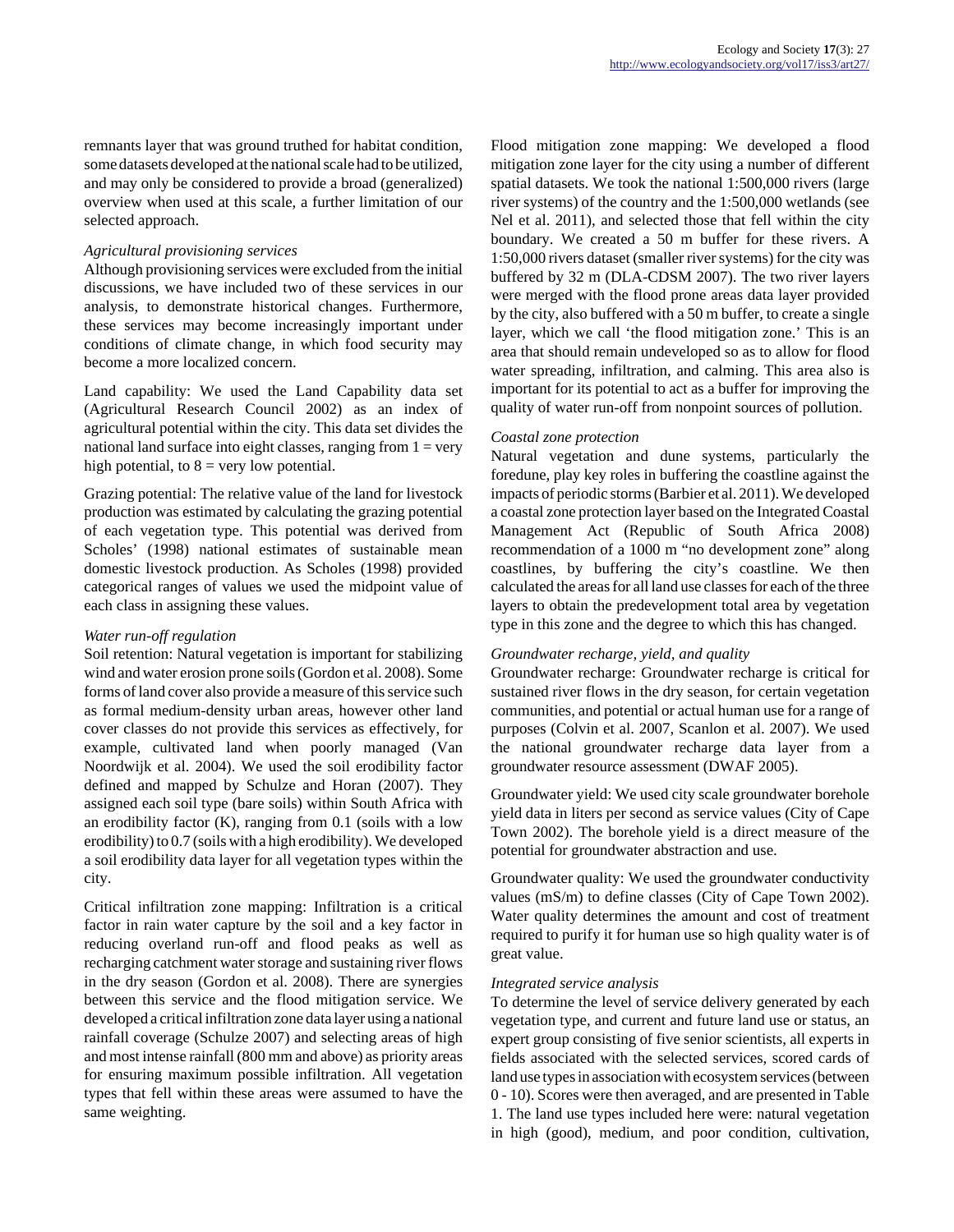| Ecosystem service       | Natural<br>vegetat-<br>ion<br>good<br>condition<br>(High) | Natural<br>vegetat-<br>ion<br>average<br>condition<br>(Mediu-<br>m) | vegetat-<br>ion poor<br>condition<br>(Poor) | Natural Cultiva-<br>ted | Forest<br>Plantat-<br>ions | Urban $\overline{ }$<br>(indust-<br>rial) | Urban $/$<br>(formal) | Urban $/$<br>Built-up Built-up Built-up Built-up<br>housing) housing) oldings) | Urban $\prime$<br>(informal (smallh- Quarries) | Mines<br>& | Unknown |
|-------------------------|-----------------------------------------------------------|---------------------------------------------------------------------|---------------------------------------------|-------------------------|----------------------------|-------------------------------------------|-----------------------|--------------------------------------------------------------------------------|------------------------------------------------|------------|---------|
| Land capability         | 10                                                        | 9                                                                   | 8                                           | 10                      | 10                         | $\Omega$                                  | $\Omega$              | $\Omega$                                                                       | 10                                             | $\Omega$   | 8       |
| Grazing                 | 10                                                        | 6                                                                   |                                             |                         |                            | 0                                         |                       |                                                                                |                                                | 0          |         |
| Flood mitigation        | 10                                                        | 9                                                                   |                                             |                         | 9                          |                                           |                       |                                                                                | 8                                              | 0          |         |
| Soil retention          | 10                                                        | 8                                                                   |                                             |                         | 9                          | 10                                        |                       |                                                                                | 9                                              | $\Omega$   |         |
| Critical infiltration   | 10                                                        | 8                                                                   |                                             | Δ                       | 9                          | 0                                         | 8                     |                                                                                | 8                                              | $\Omega$   |         |
| Coastal zone protection | 10                                                        | 8                                                                   |                                             | ◠                       |                            |                                           |                       | ◠                                                                              | ◠<br>∍                                         | $\Omega$   |         |
| Groundwater recharge    | 10                                                        | 9                                                                   |                                             |                         |                            |                                           | 6                     |                                                                                | h                                              |            |         |
| Groundwater yield       | 10                                                        | 9                                                                   |                                             | q                       |                            | ◠                                         | 6                     |                                                                                | 9                                              |            |         |
| Groundwater quality     | 10                                                        | 10                                                                  | 10                                          | 6                       | 9                          | 4                                         |                       |                                                                                |                                                |            | O       |

**Table 1**. Ecosystem services scored for different land use classes based on expert opinion. Scores were rated on a scale from 0 to 10 where 0 represented no service and 10 the maximum potential service.

forestry plantations, urban industrial, urban formal housing, urban informal housing, urban small holdings, mining and quarries, and unknown. The unknown category was scored as either being cultivated or natural in poor condition, based on firsthand knowledge of a sample of these fragments. The product of the vegetation type ecosystem service value and the land use score was then calculated for each of the nine ecosystem services. This process, in essence, combines the contribution of the original vegetation type with the associated land use and ecosystem service levels, and land use changes and captures their associated ecosystem service effects, for the past, present, and future scenarios. Values were then proportionally weighted between 0 and 1, and mapped according to the current land cover of the city.

# **Proximity of remnant to beneficiaries**

## *Pollination service potential*

We took the natural remnant data layer supplied by the city and created a 250 m gridded surface layer. We then calculated the distance from each grid cell classified as natural to the nearest land class area of cultivated land. We then selected natural remnants that were within  $0 - 0.5$ ,  $0.5 - 5$ , and  $5 - 10$ km based on known solitary and honey bee foraging distances (Beekman and Ratnieks 2001, Gathmann and Tschamtke 2002). This approach excludes bees that are moved in hives for commercial gain.

## *Cultural features*

We took the created 250 m gridded surface layer of remnants and combined it with a cadaster layer, of all the heritage sites supplied by the city's heritage department. We calculated the distance from each grid cell classified as natural to the nearest land class area designated as a heritage site. All natural remnants areas within 1 km of a heritage site were selected, assuming that visitors to heritage sites may be interested in natural remnant areas if they were within close proximity or walking distance.

#### *Tourism services*

We acquired a tourism routes data layer from the city's tourism branch that consisted of three known routes with stop-off points within the city. This data layer was combined with the gridded natural remnant data layer and used to estimate the distance from each natural remnant to stop-off points. Using our knowledge we added additional points to one of the routes. We selected all natural vegetation remnants that are within 500 m of tourism route stop-off points. This distance was decided on by the project team and requires testing.

## *Education service potential*

We took the natural remnant data layer, retaining only areas protected or managed as conservation areas and containing portions of river systems in natural condition and created a 250 m gridded surface layer. A schools database supplied by the city was used to calculate distances between remnants and schools. Remnants that were within a walking distance of 1 km of schools were plotted based on a small sample of known activities of this nature. The factors guiding exclusions may need to be reconsidered, but we excluded areas in a poor ecological state because these are less attractive to schools owing to lower biodiversity values and perceived pupil and staff safety issues.

## **RESULTS**

## **Ecosystem service assessment associated with land cover change**

The potential or original vegetation cover for the City of Cape Town (Fig. 1a) is considered to provide optimal potential ecosystem service delivery for the suite of selected services.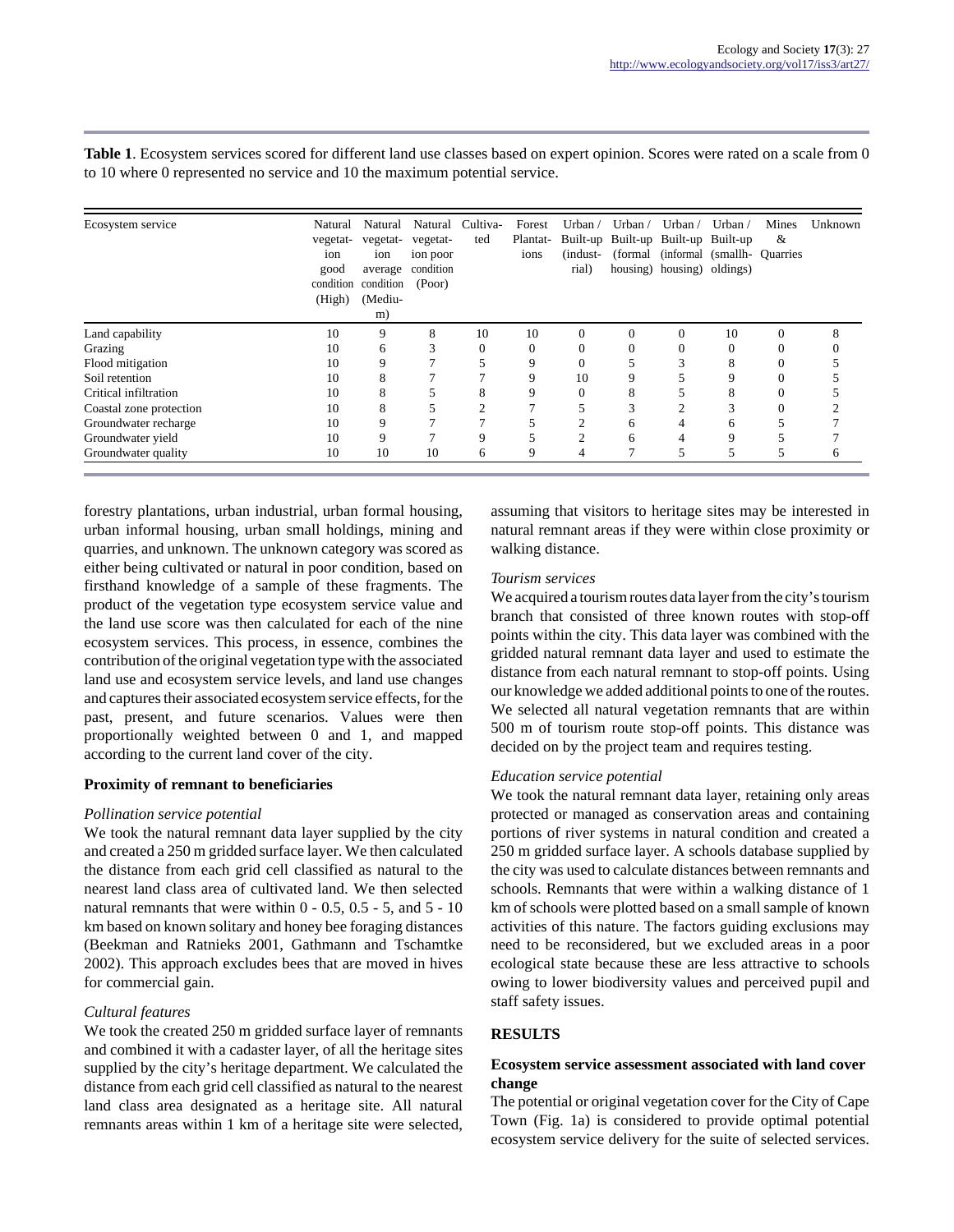The current land use for the City of Cape Town (Fig. 1b) represents current ecosystem service delivery from natural remnants. The marked topography in parts of the city has focused development and transformation in the lowland areas. The mountainous areas have remained largely intact (Fig. 1b). The future scenario of conversion of unprotected natural vegetation remnants to formal housing further entrenches this pattern because unprotected areas that could be transformed occur mainly in low lying areas (Fig. 1b).

There are marked changes in ecosystem service delivery between the original and current potential of the area, as well as projected service delivery under the future scenario described above (Fig. 2). The greatest reduction is in the grazing potential (49%), followed by land capability (32%), and flood mitigation (32%). Further reductions (additional 20%) are anticipated in grazing potential and land capability in the future. The future degree of change in the flood mitigation service may seem relatively small, but it is primarily the lower lying and flatter areas that are more at risk of flooding. The coastal protection zone has also decreased 25% because of land cover transformation, so too groundwater quality (27%), yield (20%), and recharge (20%), and further decreases in these services are anticipated under the future scenario. Soil retention has changed relatively little because most of the area with  $> 800$  mm of rainfall is on slopes too steep to develop, on soils with little agricultural value, or in protected areas.

**Fig. 2**. Changes (present) and potential changes (future) in ecosystem service supply shown as a percentage of the potential service produced.



The mapped ecosystem services highlight the degree to which services differ in their nature, but are generally affected by urban and agricultural transformation. An assessment of natural remnants indicates that much of the best agricultural

and grazing land within the city has been converted to urban areas, or is under cultivation (Fig. 3a,b). This broad overviewhighlights the inherently low stocking rates of the Cape Flats, mainly because the soils are infertile sands with fynbos that provide low quality grazing. The high capacity in the mountain areas and the southern western peninsula is probably due to the errors in the underlying data.

Natural vegetation generally provides the highest level of soil retention, preventing it from eroding and filling storm water systems and rivers with sediments (Fig. 3c). The scarring produced by soil erosion is generally highly visible and detracts from the aesthetic value. The critical infiltration areas within the city (Fig. 3d) play an important role in absorbing large volumes of rain water. This diminishes peak flood flows and is released during the dry season to sustain flows in the river systems. We have highlighted the areas with  $> 800$  mm per year but lower rainfall areas also play a role. The city's flood mitigation zone (Fig. 3e) highlights the rivers systems and the extensive coastal wetlands that once characterized Cape Town (Fig. 1a). Much of this has been filled in and built up such as the coastline of Table Bay. The quality of this service is directly related to land use, with urban industrial areas, informal housing, and cultivation having the most severe effects.

The natural vegetation in the coastal protection zone (Fig. 3f) provides an important buffer that absorbs wave induced storm damage. This highlights those coastal areas that have been developed predominantly for housing and industry.

The highest groundwater yielding areas are the coarse sands of dunes in the northwestern areas and the southern areas (Fig. 3h). Unfortunately much of the groundwater in the southern region has become polluted, which reduces its value as a water source. The groundwater recharge potential for the city is strongly linked to the rainfall and also to the permeability of the rock formations and the associated soils (Fig. 3g). Sandstone and granite-derived soils have higher recharge potential than shale soils. The low potential on the highly permeable sand of the Cape Flats is largely due to the low rainfall in these areas. The areas with the best groundwater quality coincide with areas of sandstone fynbos on the Cape Peninsula and in the Kogelberg, and on adjoining granite fynbos areas (Fig. 3i). The Atlantis Sand Fynbos in the north also has particularly high water quality and coincides with high yields, indicating the importance of this area for both current and future extraction. The poorest quality groundwater is found on shale associated vegetation types in the east and Cape Flats Sand Fynbos in the west. The urban small holding area in the south stands out as polluted, possibly due to high nitrogen and phosphorous levels from vegetable farming. Informal settlements also appear to cause a decrease in water quality in this area.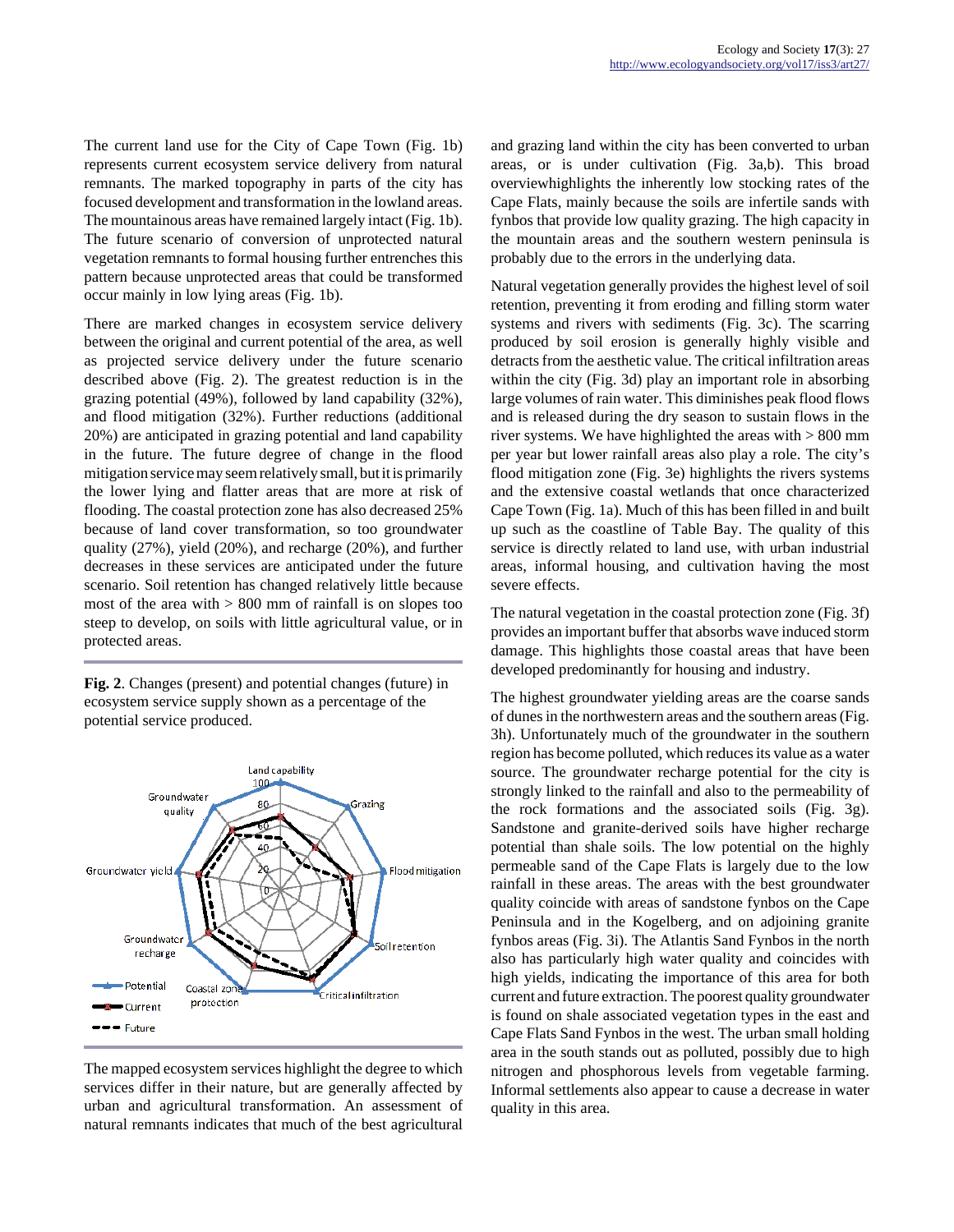**Fig. 3**. Maps of current ecosystem services based on individual service values associated with vegetation types and land transformation. Services values are weighted between 0 and 1 and plotted using Jenks natural breaks. Service include a) Land capability, b) Grazing provision, c) Soil retention, d) Critical infiltration, e) Flood mitigation, f) Coastal protection, g) Groundwater recharge, h) Groundwater yield, i) Groundwater quality.

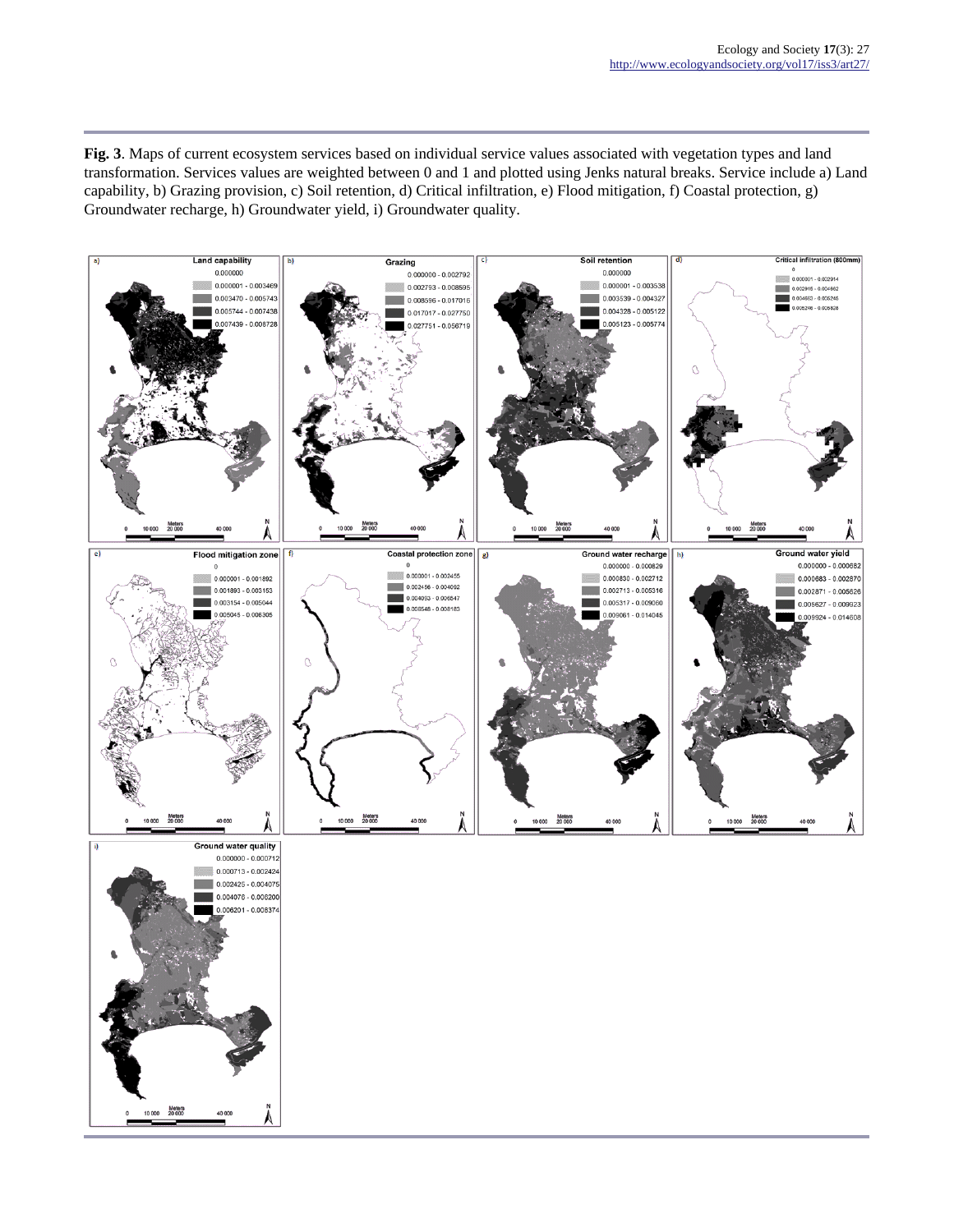**Fig. 4**. Natural remnant vegetation association with distance from a) agricultural sites, b) cultural sites, c) tourism stop-off points, d) schools.



## **Remnant location service assessment**

Although only a small proportion of the remaining natural area is included in solitary bee foraging, the majority of natural remnants are captured by the long distance pollination class or honey bees of up to 10 km from a remnant (Fig. 4a). Natural remnants that are within 1 km of cultural heritage features are highlighted in Figure 4b. A number of large natural remnants have been classified by city officials as cultural sites and this accounts for the extensive nature of this category/class. The relationship between natural remnants and stop-off points on designated tourism routes (Fig. 4c) shows that a number of natural remnants are located relatively close to tourist stopoff points. The spatial extent is constrained by the distance tourists are likely to walk, which we set at 500 m. The relationship between natural remnants and city schools shows key areas situated within the City Bowl and the southwestern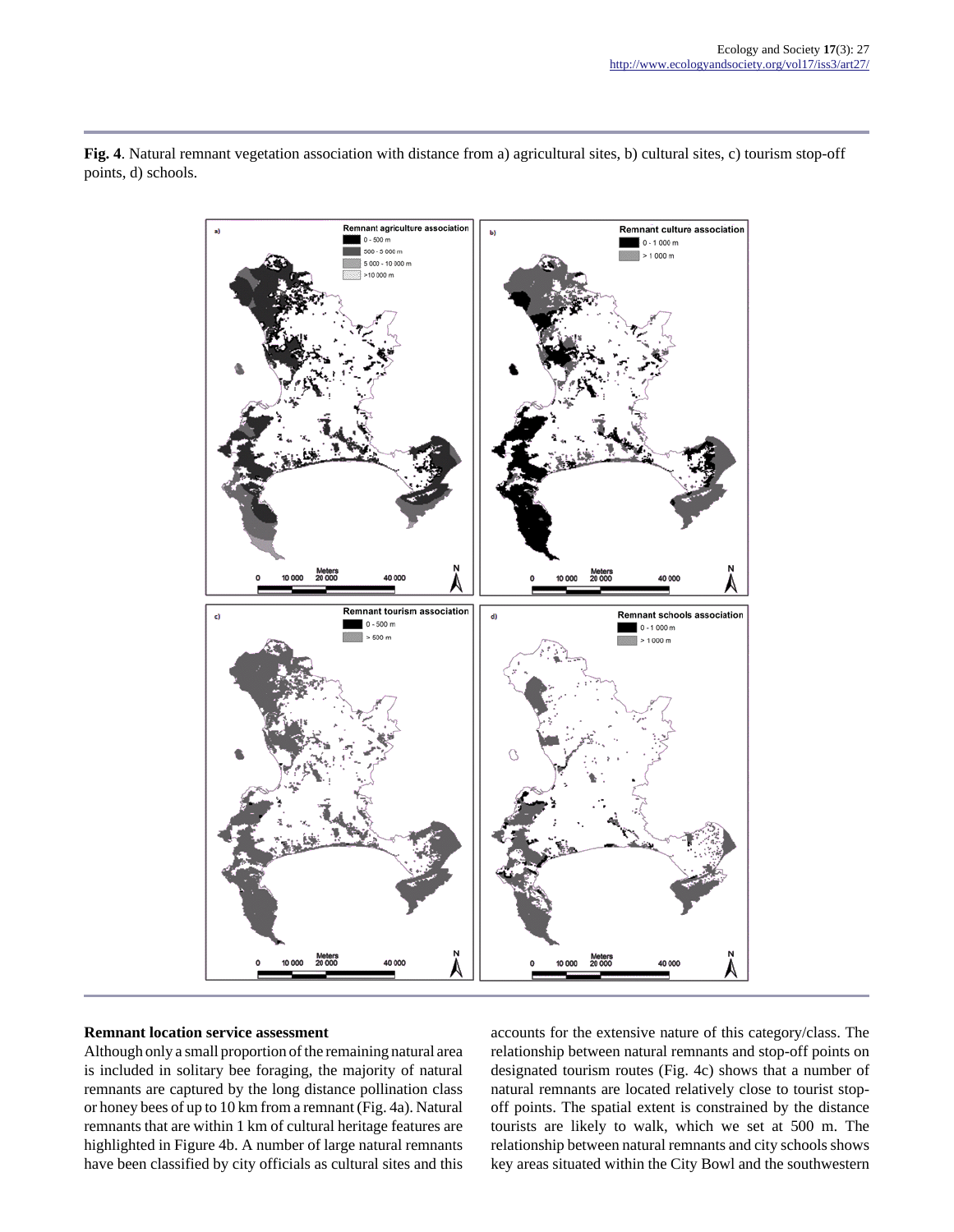Cape Peninsula coastal region (Fig. 4d). There are few easily accessible remnants in the low lying Cape Flats and the more extensive and better protected and conserved remnants are far from those schools. The access problem is further exacerbated by the fact that this is a low income area and the schools cannot afford transport. The walking threshold distances proposed here of 1 km to remnants could be adjusted to include other means of transport and their associated costs.

## **DISCUSSION**

This rapid assessment must be viewed in the context of Cape Town as a recognized biodiversity hotspot (Myers et al. 2000). As such, the assessment set out to establish not whether biodiversity supplies ecosystem services, but rather whether the natural remnants within the city supply provisioning, regulating, and cultural services that could justify their continued existence as well as meeting critical conservation goals. The method adopts a pragmatic, rather than a purely conservation-driven approach by explicitly including the flow of services from various land uses and not just conservation areas as suggested by Piracha and Marcotullio (2003) and Palmer et al. (2004). For example, cultivated lands contribute to infiltration, though to a lesser degree than natural vegetation and this is acknowledged in the weighting of scores. Therefore, although some of these transformed spaces may not contribute directly to the important repository of species to be conserved, they do form part of a larger multifunctional matrix of space in the city, and most certainly contribute to ecosystem service delivery and ecological functioning. In this assessment natural vegetation always scored the maximum amount, but this is unlikely to be the case in all areas, for all services. In some instances transformed areas are likely to surpass natural vegetation, as is the case for crop production.

## **Provisioning outsourced**

The temporal assessment shows that provisioning services have been critically compromised with the loss of grazing and land capability, largely because of the geographical position of these services on the low-lying lands that are also most readily transformed to housing. With much of the provisioning services now outsourced beyond the city boundary the loss of these services is largely unimportant. For example, water is predominantly sourced from outside the city (Quick 1995, Gasson 2002, as cited in Swilling 2006), and, because urban expansion has reduced available land for agriculture (del Mar Lopez et al. 2001, Anderson and O'Farrell 2012), produce is primarily brought into the city from outlying agricultural areas and further abroad (Gasson 2002, as cited in Swilling 2006). These trends, whereby the provisioning services that support a city are sourced beyond that city boundary, has been noted globally (Folke et al. 1997, Gutman 2007, Grimm et al. 2008). The fact that the areas that supply these services are also not adequately compensated for them is at the heart of many debates about payments for ecosystem services (Gutman 2007). The temporal view taken in this assessment, which shows both potential service delivery and actual service delivery, demonstrates this shift from an emphasis on provisioning to one on regulatory services in the city, in keeping with other historical narratives (Anderson and O'Farrell 2012).

## **Regulatory services in situ**

Far more critical than the loss of provisioning services, which can be sourced elsewhere, is the substantial erosion of regulating services. Regulatory services are critical to city sustainability, can only be delivered in situ, and are generally of a scale that cannot be readily substituted with engineered infrastructure. The most significant loss has been in coastal zone protection and flood mitigation services. The consequence of the loss of coastal buffering will be felt in the future with predicted climate-related change, where sea-level rise combined with increased storm strengths can increase the risk of extreme wave conditions and consequent damage (Cartwright 2008, Theron et al. 2010, Barbier et al. 2011). Although this is a qualitative model, it suggests that sanctioning any further reduction in reserve land in this coastal protection zone would be unwise. The same can be said for flood plain infiltration and associated flood mitigation. The consequences of the reduction in this service are already felt by many in the low lying areas of the city near rivers. These remaining natural remnants should come under the strictest of land cover change controls to ensure the continued delivery of this mitigatory regulating service. This is particularly important given that the beneficiaries of this service are some of the most vulnerable and economically marginal in the city (Govender et al. 2011, Musungu et al. 2012). Although little information is available on actual pollination services or their importance within the city, our analysis highlights likely areas of importance for this service, according to two different pollinator groups.

## **Cultural dimension, distance, and accessibility**

The examination of the distance relationships between remnants and broader society shows good potential for building a case based on cultural heritage and educational service potential. The inclusion of cultural services in the form of education and heritage in this study is based on the recognized importance of cultural service provision in the city, where remnant green spaces provide opportunities for urban dwellers to have contact with nature, which has numerous benefits. These include education about the environment and natural or cultural heritage, enhanced mental-health in response to space for recreation and relaxation, improved aesthetics, space to pursue religious or cultural rituals, cushioning of noise and air pollution, and the potential for inclusion in a tourism industry with economic benefits (Yli-Pelkonen and Niemelä 2005).

Reflections on the loss of natural land, most pronounced on the lowlands or Cape Flats, immediately highlights the potential value of such remnant patches to neighborhoods and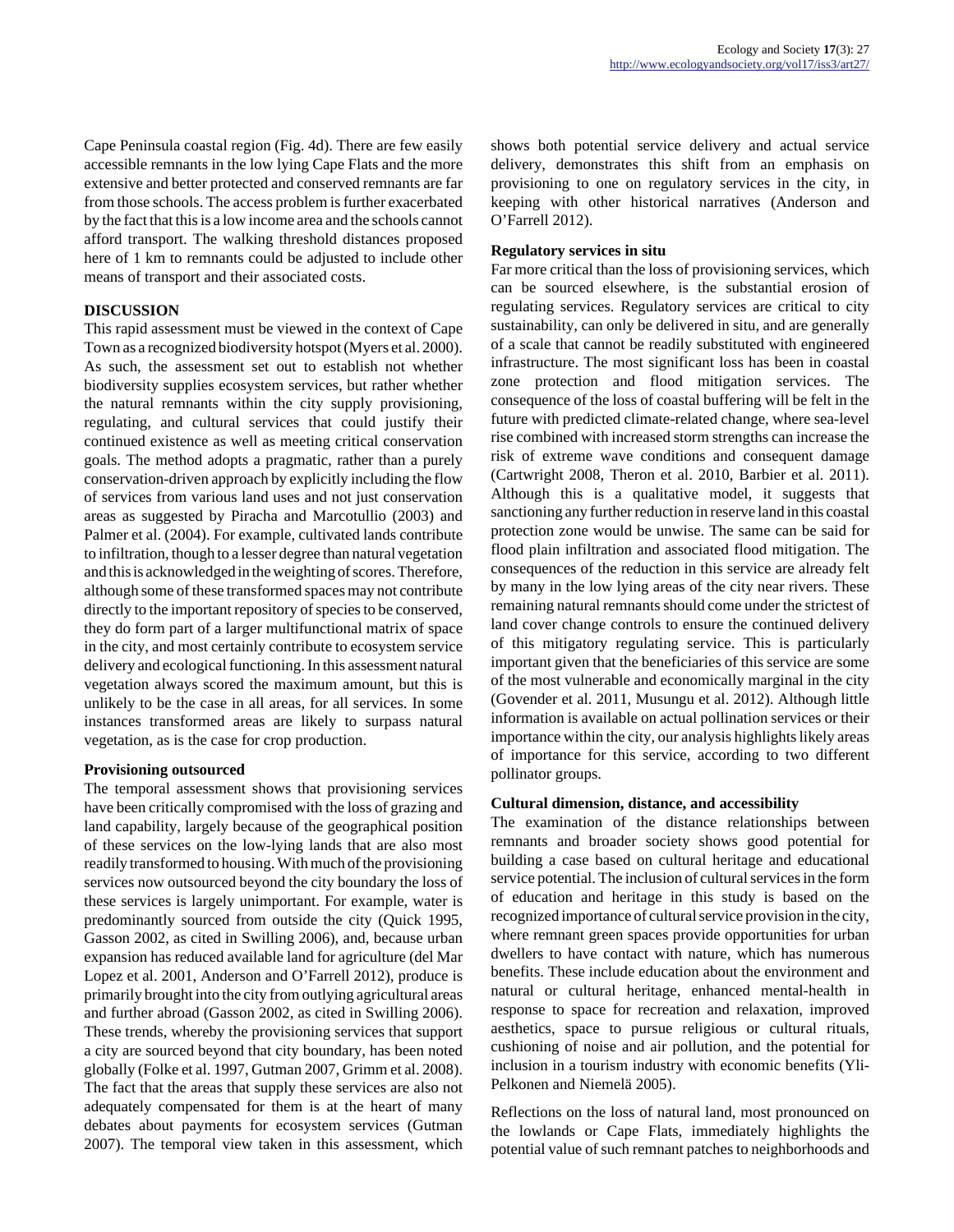their schools. Research has found that urban fragments are of value to inner city schools and residents (Britton and Jackelman 1995, Le Maitre et al. 1997, Ashwell 2010) and education is a viable 'hook' on which to build a case for conservation. This study demonstrates diminishing opportunities for the numerous schools on the lowland areas to access natural land and a growing scarcity of opportunities for the provision of associated cultural services. There are opportunities for forging links between schools and remnant patches with a view to securing the future of biodiversity in these remnants and with positive benefits for the schools (Britton and Jackelman 1995, Manuel 2006). The inhabitants hold the key to securing the sustainability of the city and the inclusion of this social dimension in this rapid assessment has proved valuable and warrants greater attention in future.

Although, at a broad scale the natural environment most certainly contributes to Cape Town's tourism appeal, on a remnant scale this was not a significant driver. This assessment demonstrates that mass tourism, in its current form, does not present a viable 'hook' or case on which to motivate for the conservation of all remnant green spaces. Some of the remaining remnants are impressive from a scenic and biodiversity point of view, but are off current tourism routes. Strategic marketing campaigns that possibly linked these remnants with township tours may be a plausible strategy. It is also possible that a more specialized and focused form of tourism, targeting biologists, could be viable.

## **Ecosystem services arguments for urban conservation**

This assessment indicates some very clear opportunities for invoking ecosystem services in motivating natural remnant conservation. Absorption of storm waves, for example, is clearly a critical regulatory service and a strong case can be made for coastal dune protection on this basis. The multiple service approach highlights the potential for building a case for using ecosystem service 'bundles' for the retention of natural remnants and green space, and the value of including a variety of services (Bennett and Balvanera 2007). The use of multiple layers demonstrates that a case can be made for a great number of critical remnants based on some ecosystem service. For example one area may serve as seasonal flood protection and also hold potential education value by its proximity to schools in an otherwise highly built up area. Or an area might not hold any tourism potential, but can be shown to be close to other remnants that warrant attention for the preservation of pollination services. The addition of a cultural service, and associated accessibility layer, supports the use of multiple services to demonstrate the societal value of remnants. It is worth noting that in some instances the ecosystem services argument will not gain sufficient purchase and here conservation must be fought on a different level, speaking to national responsibility and global biodiversity concerns. This method can readily demonstrate where those

singular cases might be, and in turn different arguments can be mobilized around these remnants.

The spatial arrangement of ecosystem service delivery is clearly presented through this method. The evident erosion of services through time demonstrates a history of urban planning taking place without cognizance of the importance of urban nature in ensuring city sustainability and resilience. Both current and future land use and environmental changes highlight the vital importance of regulatory services. If the scenario of developing all unconserved natural land in the city becomes reality, it could result in significant further loss if we fail to achieve densification and continue with urban sprawl. There is a critical need for spatial planning to engage with the various layers produced in an assessment such as this. Although any urban planning exercise and associated development initiative will require inevitable trade-offs such as ecosystem services in favor of housing, it is important that these trade-offs be informed. This is particularly pertinent to Cape Town, where the natural environment has a high biodiversity irreplaceability value and as a result the city presents a low choice environment where spatial planning decisions must be made under constrained circumstances. The option of matching ecosystem services and conservation targets, used for example by Egoh et al. (2011), cannot be exercised. In this minimal choice environment, prioritizing on the basis of ecosystem services and selecting only those sites of highest values, is potentially problematic from a biodiversity perspective. Although defining biodiversity hotspots may be a valuable approach in conservation prioritization, it is not necessarily a good approach for ecosystem services in the urban setting. In a hotspot such as Cape Town, biodiversity must lead over ecosystem services in building the conservation case.

## **The value of a rapid assessment tool**

What emerges from this rapid assessment is not a full or complete ecosystem service assessment or inventory. In the same way as a scoping study would precede an environmental impact assessment, we argue that a rapid assessment such as this should precede a full ecosystem service assessment. This rapid assessment technique should be seen as a scoping tool highlighting areas where ecosystem services have been particularly adversely affected. Although this analysis may be limited by available biological and social data, such as tourist walking distance preferences, it is fairly simple to apply. Furthermore its use and implementation do not require dedicated training for users as in the case of other more sophisticated approaches and tools such as INVEST (Daily et al. 2009).

The value of a scoping tool is that it can quickly derive the status quo, and simultaneously generate a platform for the formation of a common language and understanding to guide future discussions. In turn, areas of contention or contradictory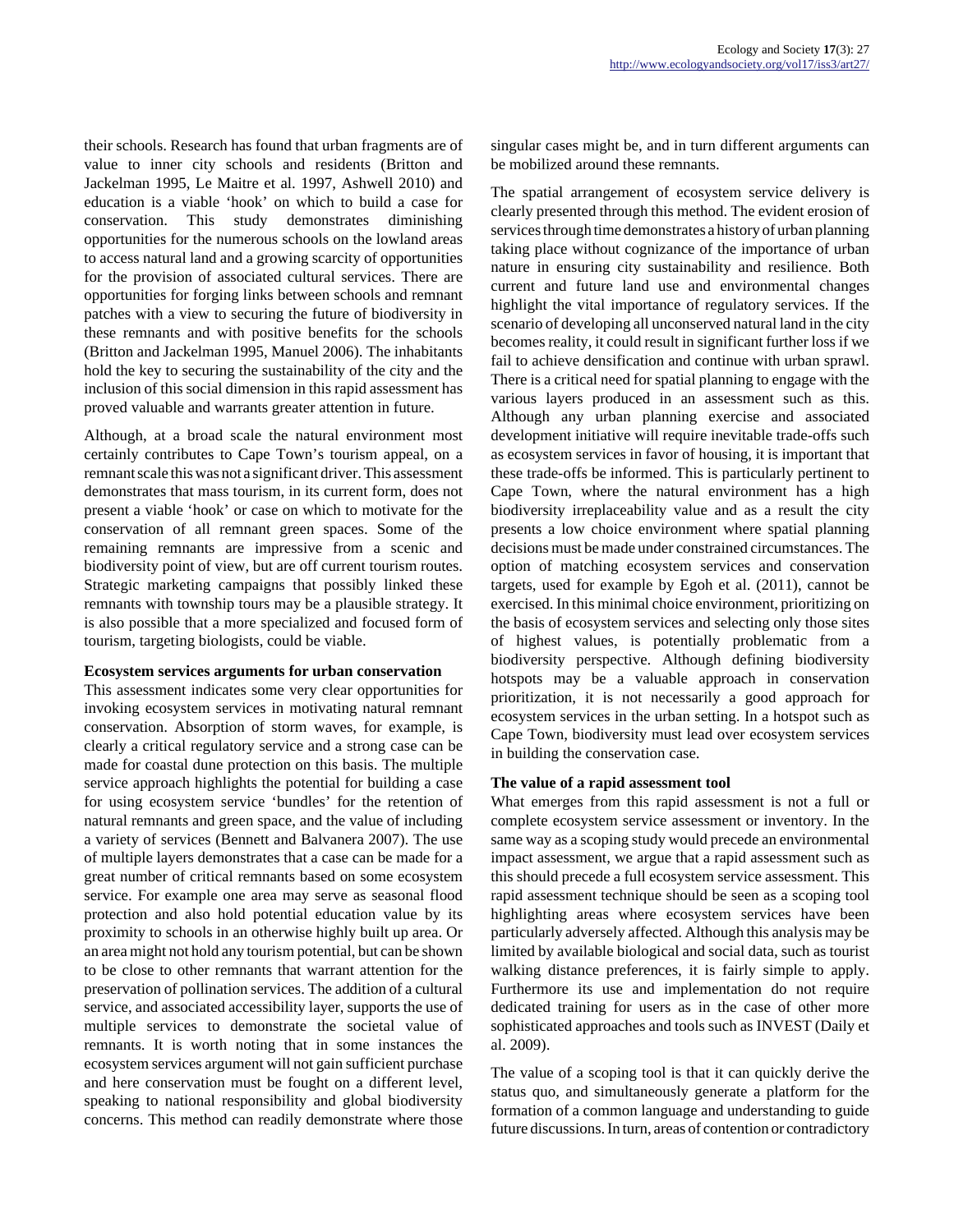circumstances, common when making ecological and social decisions, are issues quickly brought to light and can be readily addressed (Haila 1995). The development of this initial macro spatial and temporal scale understanding could in turn be used to direct more detailed assessment such as those proposed by Cowling et al. (2008) or foregrounding of various agendas. For example, it would be easy to run a scenario based on a housing development agenda (Turok and Watson 2001), or one to explore the specifics of climate change related impacts (Grimm et al. 2008), direct restoration efforts, or even to guide experimental design (Felson and Pickett 2005).

In the same way this tool can highlight issues and provide opportunities for focusing future work, it can also serve to demonstrate who the players are, or should be. The tool requires expert input but finds its relevance only in the hands of practitioners; as a result its success is hinged on both successful discipline-driven interdisciplinary and issue-driven interdisciplinary engagement (Max-Neef 2005, Robinson 2008). Of particular significance to its success would be engagement among the various departments within the city. It is hoped that a rapid assessment such as the one presented here could serve as a vehicle to forward both this type of engagement, and in turn, in driving discussions toward innovative new solutions deemed critical to sustainability and resilience (Parnell et al. 2009).

It must be acknowledged that South Africa has well-developed spatial datasets. This is not the case for most developing countries, and in these countries assessments of this nature would have to rely on globally produced datasets. These are often at coarse scales with poor resolution resulting in services being either grossly under or overestimated for these parameters being measured. Furthermore, rapid assessments as described here could in fact become lengthy processes when datasets need to be secured, or worse still developed, and in these instances alternative methods should be sought for assessing ecosystem services.

# **CONCLUSION**

This study highlights the current and future potential service extent and changes within Cape Town based on natural vegetation and transformation. It demonstrates a useful rapid ecosystem services assessment method for understanding ecosystem services in an urban context at the city scale. It highlights both the value of ecosystem services to the city, in particular regulatory services, and shows where services are being eroded. The method shows potential to generate scenarios and assess specific ecosystem services, for example with further loss of specific vegetation types. The remnant distance analysis shows the value of considering multiple ecosystem services in building conservation arguments. Our scale of assessment does not allow for the nuanced and individual understanding of associated trade-offs presented by individual patches, and although it could be adapted to do so this would typically require more time and resources. Last,

this method has the potential to facilitate and drive constructive engagement between ecosystem service experts and city planners, a crucial condition for urban sustainability.

# *Responses to this article can be read online at: [http://www](http://www.ecologyandsociety.org/vol17/iss3/art27/responses/).ecologyandsociety.org/vol17/iss3/art27/ responses/*

# **Acknowledgments:**

*This paper is a product of the Urban Ecology CityLab which is part of the CityLab programme of the African Centre for Cities at the University of Cape Town. The African Centre for Cities' CityLab programme is funded through the Mistra Urban Futures network (which is funded by Mistra the Foundation for Strategic Environmental Research and the Swedish International Development Cooperation Agency), the Provincial Government of the Western Cape (Department of Human Settlements), and the City of Cape Town.*

## **LITERATURE CITED**

Agricultural Research Council. 2002. *A system for soil and land capability classification for agriculture in South Africa*. Department of Agriculture and Environmental Affairs, Pretoria, South Africa.

Anderson, P. M. L., and P. J. O'Farrell. 2012. An ecological view of the history of the establishment of the City of Cape Town. *Ecology and Society* 17(3):28. [http://dx.doi.org/10.5751/](http://dx.doi.org/10.5751/ES-04970-170328) [ES-04970-170328](http://dx.doi.org/10.5751/ES-04970-170328)

Ashwell, A. 2010. Teens need nature too: programmes, poetry and possibilities in the City of Cape Town. *Proceedings of the Healthy Parks Healthy People Conference*, Melbourne, Australia. [online] URL:<http://www.hphpcentral.com/?s=ashwell>

Barbier, E. B., S. D. Hacker, C. Kennedy, E. W. Koch, A. C. Stier, and B. R. Silliman. 2011. The value of estuarine and coastal ecosystem services. *Ecological Monographs* 81:169-193.<http://dx.doi.org/10.1890/10-1510.1>

Beekman, M., and F. L. W. Ratnieks. 2001. Long-range foraging by the honey-bee, *Apis mellifera* L. *Functional Ecology* 14(4):490-496. [http://dx.doi.org/10.1046/j.1365-243](http://dx.doi.org/10.1046/j.1365-2435.2000.00443.x) [5.2000.00443.x](http://dx.doi.org/10.1046/j.1365-2435.2000.00443.x)

Bennett, E. M., and P. Balvanera. 2007. The future of production systems in a globalized world. *Frontiers in Ecology and the Environment* 5:191-198. [http://dx.doi.org/10.1890/15](http://dx.doi.org/10.1890/1540-9295(2007)5[191:TFOPSI]2.0.CO;2) [40-9295\(2007\)5\[191:TFOPSI\]2.0.CO;2](http://dx.doi.org/10.1890/1540-9295(2007)5[191:TFOPSI]2.0.CO;2)

Bolund, P., and S. Hunhammar. 1999. Ecosystem services in urban areas. *Ecological Economics* 29(2):293-301. [http://dx.d](http://dx.doi.org/10.1016/S0921-8009(99)00013-0) [oi.org/10.1016/S0921-8009\(99\)00013-0](http://dx.doi.org/10.1016/S0921-8009(99)00013-0)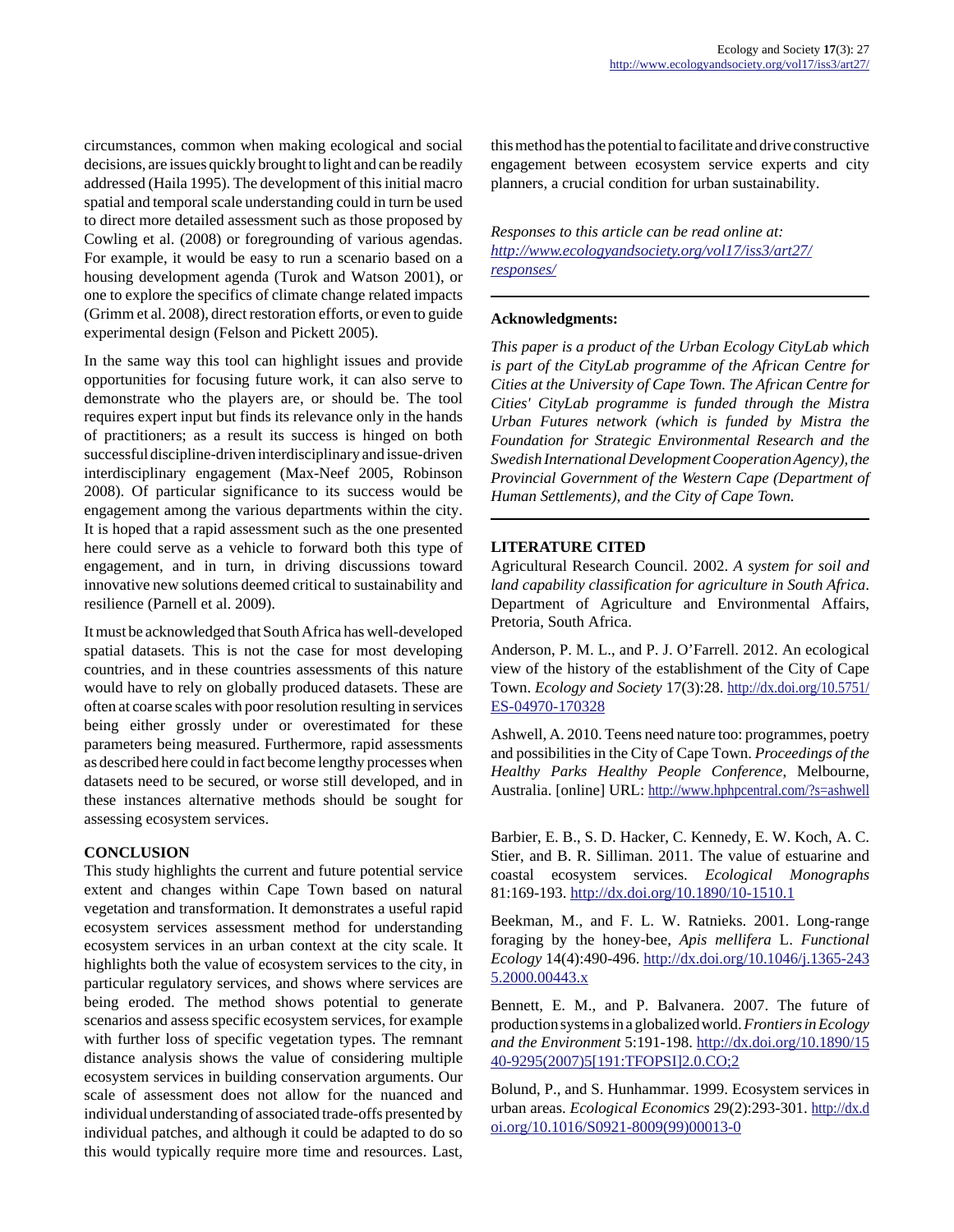Britton, P., and J. Jackelman. 1995. Wolfgat Nature Reserve. *Veld & Flora* 81(2):46-48.

Cadenasso, M. L., and S. T. A. Pickett. 2008. Urban principles for ecological landscape design and management: scientific fundamentals. *Cities and the Environment* 1(2):1-16.

Cartwright, A. 2008. *Global climate change and adaptation – a sea-level rise risk assessment*. Phase three: Final Report A Sea-Level Rise Risk Assessment for the City of Cape Town. Stockholm Environment Institute, Stockholm, Sweden.

City of Cape Town. 2002. *The environmental significance mapping project, GEOSS - Geohydrological and Spatial Solutions*. Environmental Resource Management Department, City of Cape Town, Cape Town, South Africa.

Colvin, C., D. Le Maitre, I. Saayman, and S. Hughes. 2007. *An introduction to aquifer dependent ecosystems in South Africa.* WRC Report TT 301/07, Water Research Commission, Pretoria, South Africa.

Cowling, R. M., B. Egoh, A. T. Knight, P. J. O'Farrell, B. Reyers, M. Rouget, D. J. Roux, A. Welz, and A. Wilhelm-Rechman. 2008. An operational model for mainstreaming ecosystem services for implementation. *Proceedings of the National Academy of Sciences of the United States of America* 105(28):9483-9488. <http://dx.doi.org/10.1073/pnas.0706559105>

Daily, G. C., S. Polasky, J .Goldstein, P. M. Kareiva, H. A. Mooney, L. Pejchar, T. H. Ricketts, J. Salzman, and R. Shallenberger. 2009. Ecosystem services in decision making: time to deliver. *Frontiers in Ecology and the Environment* 7:21-28.<http://dx.doi.org/10.1890/080025>

Deal, B., and V. G. Pallathucheril. 2009. Sustainability and urban dynamics: assessing future impacts on ecosystem services. *Sustainability* 1:346-362. [http://dx.doi.org/10.3390/](http://dx.doi.org/10.3390/su1030346) [su1030346](http://dx.doi.org/10.3390/su1030346)

del Mar Lopez, T., T. M. Aide, and J. R. Thomlinson. 2001. Urban expansion and the loss of prime agricultural lands in Puerto Rico. *Ambio* 30(1):49-54.

Department of Land Affairs – Chief Directorate: Surveys and Mapping (DLA-CDSM). 2007. *1:50 000 inland waterbodies and rivers.* DLA-CDSM, Mobray, South Africa.

Department of Water Affairs and Forestry (DWAF). 2005. *Groundwater resource assessment II*. DWAF, Pretoria, South Africa.

De Wit, M. P., H. Van Zyl, D. J. Crookes, J. N. Blignaut, T. Jayiya, V. Goiset, and B. K. Mahumani. 2009. *Investing in natural assets. A business case for the environment in the City of Cape Town.* Report prepared for the City of Cape Town, Cape Town, South Africa. [online] URL: http://www.capetown. gov.za/en/EnvironmentalResourceManagement/publications/ Docum ents/EnvResEconomics-Final\_Report\_2009-08-18. [pdf](http://www.capetown.gov.za/en/EnvironmentalResourceManagement/publications/Docum ents/EnvResEconomics-Final_Report_2009-08-18.pdf)

Egoh, B. N., B. Reyers, M. Rouget, and D. M. Richardson. 2011. Identifying priority areas for ecosystem service management in South African grasslands. *Journal of Environmental Management* 92(6):1642-1650. [http://dx.doi.o](http://dx.doi.org/10.1016/j.jenvman.2011.01.019) [rg/10.1016/j.jenvman.2011.01.019](http://dx.doi.org/10.1016/j.jenvman.2011.01.019)

Felson, A. J., and S. T. A. Pickett. 2005. Designed experiments: new approaches to studying urban ecosystems. *Frontiers in Ecology and the Environment* 3(10):549-556. [http://dx.doi.org/10.1890/1540-9295\(2005\)003\[0549:DENATS\]](http://dx.doi.org/10.1890/1540-9295(2005)003[0549:DENATS]2.0.CO;2) [2.0.CO;2](http://dx.doi.org/10.1890/1540-9295(2005)003[0549:DENATS]2.0.CO;2)

Folke, C., A. Jansson, J. Larsson, and R. Costanza. 1997. Ecosystem appropriation by cities. *Ambio* 26(3):167-172.

Gathmann, A., and T. Tscharntke. 2002. Foraging ranges of solitary bees. *Journal of Animal Ecology* 71(5):757-764. [http](http://dx.doi.org/10.1046/j.1365-2656.2002.00641.x) ://dx.doi.org/10.1046/j.1365-2656.2002.00641.x

Gordon, L. J., G. D. Peterson, and E. M. Bennett. 2008. Agricultural modifications of hydrological flows create ecological surprises. *Trends in Ecology & Evolution* 23:211-219.<http://dx.doi.org/10.1016/j.tree.2007.11.011>

Govender, T., J. M. Barnes, and C. H. Pieper. 2011. Contribution of water pollution from inadequate sanitation and housing quality to diarrheal disease in low-cost housing settlements of Cape Town, South Africa. *American Journal of Public Health* 101(7): e4-e9. [http://dx.doi.org/10.2105/AJP](http://dx.doi.org/10.2105/AJPH.2010.300107) [H.2010.300107](http://dx.doi.org/10.2105/AJPH.2010.300107)

Grimm, N. B., S. H. Faeth, N. E. Golubiewski, C. L. Redman, J. G. Wu, X. M. Bai, and J. M. Briggs. 2008. Global change and the ecology of cities. *Science* 319(5864):756-760. [http://](http://dx.doi.org/10.1126/science.1150195) [dx.doi.org/10.1126/science.1150195](http://dx.doi.org/10.1126/science.1150195)

Gutman, P. 2007. Ecosystem services: foundations for a new rural–urban compact. *Ecological Economics* 62:383-387. [htt](http://dx.doi.org/10.1016/j.ecolecon.2007.02.027) [p://dx.doi.org/10.1016/j.ecolecon.2007.02.027](http://dx.doi.org/10.1016/j.ecolecon.2007.02.027)

Haila, Y. 1995. Natural dynamics as a model for management: is the analogue practicable? Pages 9-26 *in* A.-L. Sippola, P. Alaraudanjoki, B. Forbes, and V. Hallikainen, editors. *Northern wilderness areas: ecology, sustainability, values*. Arctic Centre Publications 7, Rovaniemi, Finland.

Holmes, P. M., A. G. Rebelo, C. Dorse, and J. Wood. 2012. Can Cape Town's unique biodiversity be saved? Balancing conservation imperatives and development needs. *Ecology and Society* 17(2):28.<http://dx.doi.org/10.5751/ES-04552-170228>

Holmes, P. M., J. Wood, and C. Dorse. 2008. *City of Cape Town, biodiversity report.* Local Action for Biodiversity [Report, City of Cape Town, South Africa. \[online\] URL: htt](http://www.capetown.gov.za/en/EnvironmentalResourceManagement/publications/Docum ents/EnvResEconomics-Final_Report_2009-08-18.pdf) [p://www.capetown.gov.za/en/EnvironmentalResourceManagement/](http://www.capetown.gov.za/en/EnvironmentalResourceManagement/publications/Docum ents/EnvResEconomics-Final_Report_2009-08-18.pdf)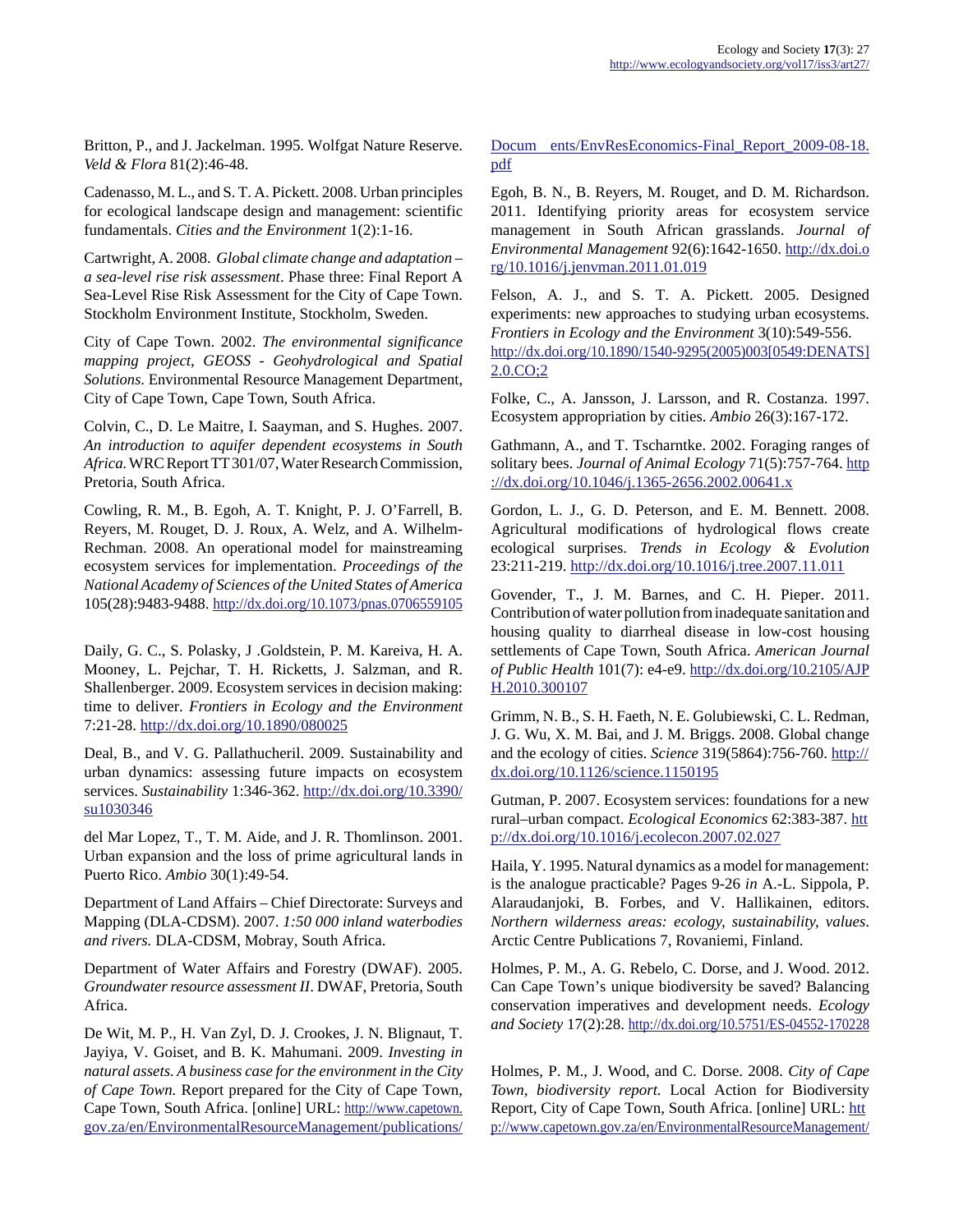publications/Documents/Biodiversity%20Report%20CCT-LAB% [202008.pdf](http://www.capetown.gov.za/en/EnvironmentalResourceManagement/publications/Documents/Biodiversity%20Report%20CCT-LAB%202008.pdf)

Le Maitre, D., C. Gelderblom, L. Maphasa, S. Yssel, M. van den Belt, and T. Manuel. 1997. Communicating the value of fynbos: results of a survey of stakeholders. *Ecological Economics* 22:105-121. [http://dx.doi.org/10.1016/S0921-8009](http://dx.doi.org/10.1016/S0921-8009(97)00572-7) [\(97\)00572-7](http://dx.doi.org/10.1016/S0921-8009(97)00572-7)

Manuel, T. 2006. *Responses of different community user groups to biodiversity conservation of protected areas in lowland fynbos: the case of the Wolfgat Nature Reserve.* Dissertation, University of Cape Town, Cape Town, South Africa.

Max-Neef, M. A. 2005. Foundations of transdisciplinarity. *Ecological Economics* 53:5-16. [http://dx.doi.org/10.1016/j.ec](http://dx.doi.org/10.1016/j.ecolecon.2005.01.014) [olecon.2005.01.014](http://dx.doi.org/10.1016/j.ecolecon.2005.01.014)

Millennium Ecosystem Assessment (MEA). 2005. *Ecosystems and human well-being*. Island Press, Washington, D.C., USA.

Mittermeier, R. A., P. R. Gil, and J. Pilgrim. 2005. *Hotspots revisited: earth's biologically richest and most endangered terrestrial ecoregions*. Conservation International, Washington, D.C., USA.

Mucina, L., and M. C. Rutherford. 2006. *The vegetation of South Africa, Lesotho and Swaziland*. Strelitzia 19. South African National Biodiversity Institute, Pretoria, South Africa.

Musungu, K., S. Motala, and J. Smit. 2012. Using multicriteria evaluation and GIS for flood risk analysis in informal settlements of Cape Town: the case of Graveyard Pond. *South African Journal of Geomatics* 1(1):77-91. [online] URL: <http://www.sajg.org.za/index.php/sajg/article/view/27/11>

Myers, N., R. A. Mittermeier, C. G. Mittermeier, G. A. B. da Fonseca, and J. Kent. 2000. Biodiversity hotspots for conservation priorities. *Nature* 403(6772):853-858. [http://dx.](http://dx.doi.org/10.1038/35002501) [doi.org/10.1038/35002501](http://dx.doi.org/10.1038/35002501)

Nel, J. L., A. Driver, W. Strydom, A. Maherry, C. Petersen, D. J. Roux, S. Nienaber, H. van Deventer, L. B. Smith-Adao, and L. Hill. 2011. *Atlas of freshwater ecosystem priority areas in South Africa: maps to support sustainable development of water resources*. Water Research Commission, Pretoria, South Africa. [online] URL: [http://bgis.sanbi.org/nfepa/NFEPA\\_At](http://bgis.sanbi.org/nfepa/NFEPA_Atlas_hires.pdf) [las\\_hires.pdf](http://bgis.sanbi.org/nfepa/NFEPA_Atlas_hires.pdf)

Palmer, M., E. Bernhardt, E. Chornesky, S. Collins, A. Dobson, C. Duke, B. Gold, R. Jacobson, S. Kingsland, R. Kranz, M. Mappin, M. L. Martinez, F. Micheli, J. Morse, M. Pace, M. Pascual, S. Palumbi, O. J. Reichman, A. Simons, A. Townsend, and M. Turner. 2004. Ecology for a crowded planet. *Science* 304:1251-1252. [http://dx.doi.org/10.1126/scie](http://dx.doi.org/10.1126/science.1095780) [nce.1095780](http://dx.doi.org/10.1126/science.1095780)

Parnell, S., E. Pieterse, and V. Watson. 2009. Planning for cities in the global south: an African research agenda for sustainable human settlements. *Progress in Planning* 72:233-241.

Pickett, S. T. A., M. L. Cadenasso, M. J. Grove, C. H. Nilon, R. V. Pouyat, W. C. Zipperer, and R. Costanza. 2001. Urban ecological systems: linking terrestrial ecological, physical, and socioeconomic components of metropolitan areas. *Annual Review of Ecology and Systematics* 32:127-157. [http://dx.doi.](http://dx.doi.org/10.1146/annurev.ecolsys.32.081501.114012) [org/10.1146/annurev.ecolsys.32.081501.114012](http://dx.doi.org/10.1146/annurev.ecolsys.32.081501.114012)

Pickett, S. T. A., and M. L. Cadenasso. 2008. Linking ecological and built components of urban mosaics: an open cycle of ecological design. *Journal of Ecology* 96:8-12.

Piracha, A. L., and P. J. Marcotullio. 2003. *Urban ecosystem analysis: identifying tools and methods*. United Nations University Institute for Advanced Studies, Tokyo, Japan.

Quick, A. J. R. 1995. Issues facing water resource managers and scientists in a rapidly growing coastal city; Cape Town. *South African Journal of Science* 91:175-183.

Rebelo, A. G., P. M. Holmes, C. Dorse, and J. Wood. 2011. Impacts of urbanization in a biodiversity hotspot: conservation challenges in metropolitan Cape Town. *South African Journal of Botany* 77:20-35.<http://dx.doi.org/10.1016/j.sajb.2010.04.006>

Republic of South Africa. 2008. *National Environmental Management: Integrated Coastal Management Act, (No. 24).* Pretoria, South Africa.

Robinson, J. 2008. Being undisciplined: transgressions and intersections in academia and beyond. *Futures* 40:70-86. [http](http://dx.doi.org/10.1016/j.futures.2007.06.007) [://dx.doi.org/10.1016/j.futures.2007.06.007](http://dx.doi.org/10.1016/j.futures.2007.06.007)

Scanlon, B. R., I. Jolly, M. Sophocleous, and L. Zhang. 2007. Global impacts of conversions from natural to agricultural ecosystems on water resources: quantity versus quality. *Water Resources Research* 43:W03437. [http://dx.doi.org/10.1029/20](http://dx.doi.org/10.1029/2006WR005486) [06WR005486](http://dx.doi.org/10.1029/2006WR005486)

Scholes, R. J. 1998. *The South African 1:250 000 maps of areas of homogenous grazing potential*. Report ENV-P-C 98190, Council for Scientific and Industrial Research, Pretoria, South Africa.

Schulze, R. E., and M. J. C. Horan. 2007. Soils: hydrological attributes. *In* R. E. Schulze, editor. *South African atlas of climatology and agrohydrology*. WRC Report 1489/1/06, Section 4.2, Water Research Commission, Pretoria, South Africa.

Schulze, R. E., editor. 2007. *South African atlas of climatology and agrohydrology*. WRC Report 1489/1/06, Section 4.2, [Water Research Commission, Pretoria, South Africa.](http://www.capetown.gov.za/en/EnvironmentalResourceManagement/publications/Documents/Biodiversity%20Report%20CCT-LAB%202008.pdf)